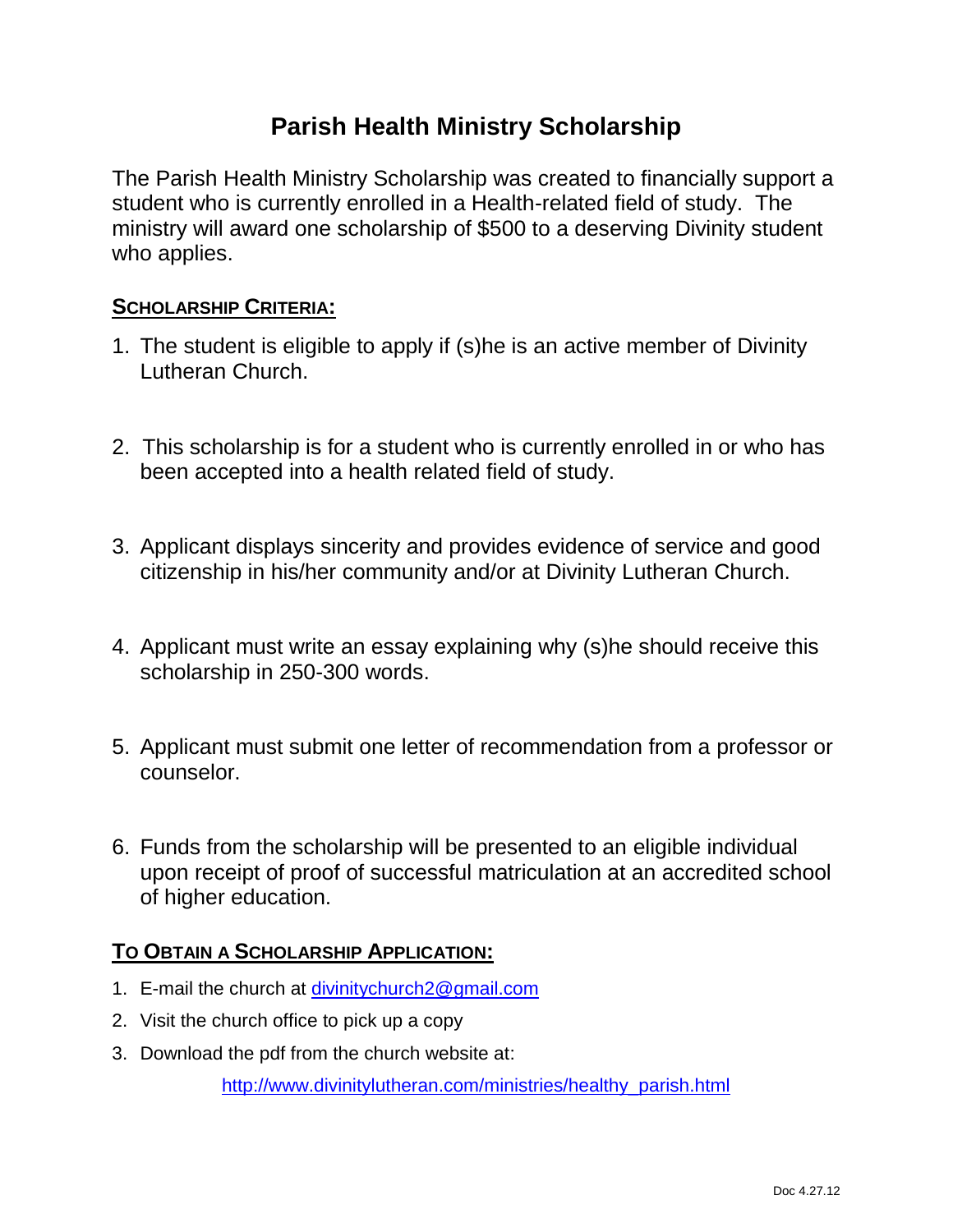# **Applicant Information Form**

| <b>GENERAL INFORMATION</b>                                                                                      |
|-----------------------------------------------------------------------------------------------------------------|
|                                                                                                                 |
|                                                                                                                 |
| the contract of the contract of the contract of the contract of the contract of the contract of the contract of |
|                                                                                                                 |
| Cell Phone _________________________________                                                                    |
|                                                                                                                 |
| Accredited school of higher education (college, university or medical tech.<br>school)                          |
|                                                                                                                 |
|                                                                                                                 |
|                                                                                                                 |
| <b>QUESTIONNAIRE:</b> (You may use the back of this form if necessary)                                          |
| Are you a member of Divinity Lutheran Church?                                                                   |
| Describe the activities you are currently involved in at Divinity:                                              |
|                                                                                                                 |

How do you feel your involvement in these activities has shaped your future aspirations?